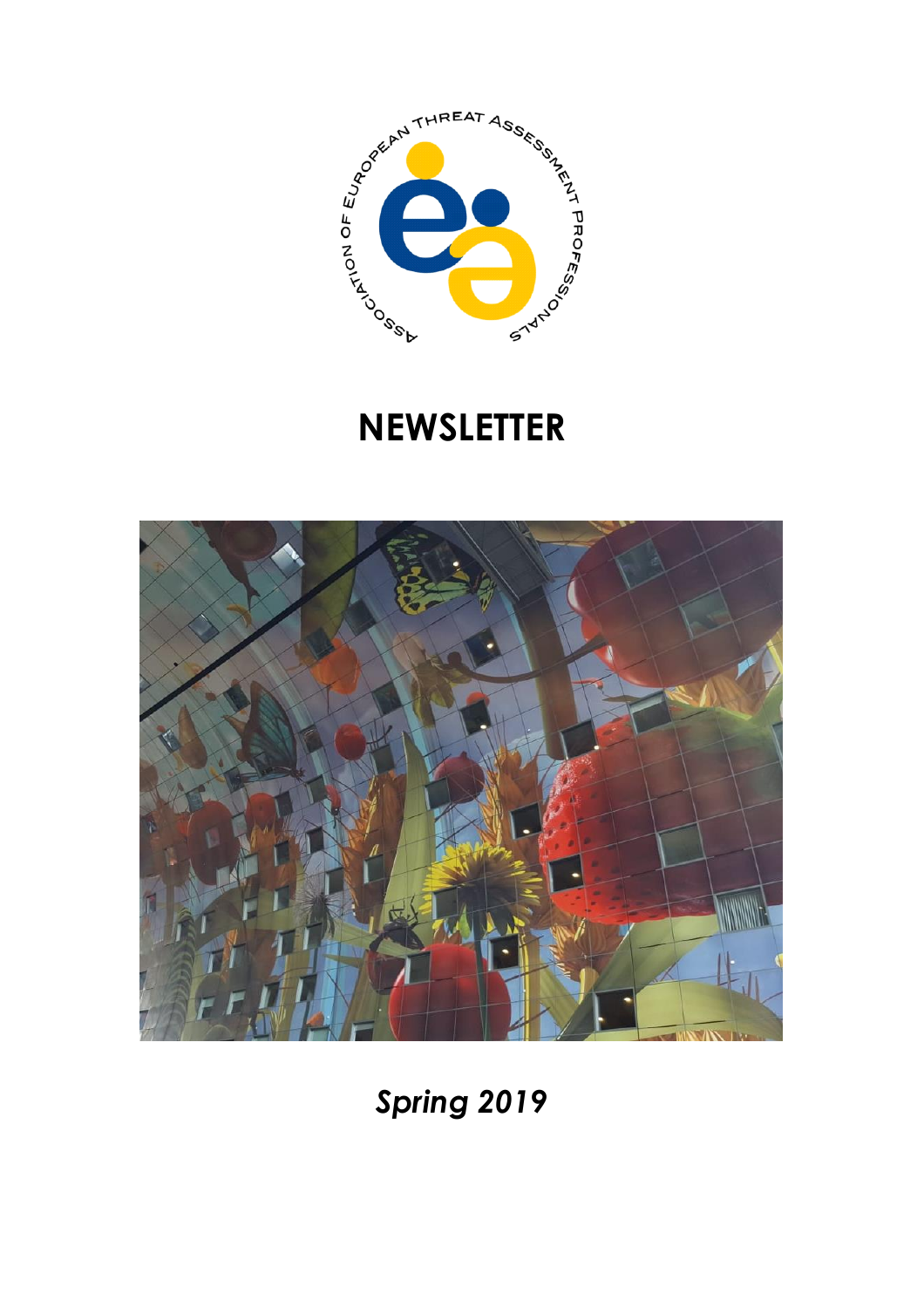

#### **MESSAGE FROM THE BOARD**

Dear AETAP members, dear conference participants, dear ladies and gentlemen,

Another year has passed and the next and already 12th AETAP conference is just around the corner - this time in Rotterdam. This year too, we can count on the support of international well-known experts, who provide us their knowledge and experience in the form of specialist lectures and workshops. It is not self-evident today to recruit international experts for a presentation without compensation. It is only through this honorary commitment of the speakers and the many hours worked by the AETAP Board that it is even possible to organize such a conference every year. A big thank you for that!

Shortly after last year's conference in Helsinki, the AETAP board resumed its work and worked motivated and dedicated to the future structure of the board and the entire Association. This forward-looking move became necessary after more than a decade of very enthusiastic work, as membership and the number of annual conference attendees shifted up. As the number of those interested increases, the entire organization becomes more complex and demanding. It is important to keep pace with this development. We can build on a solid foundation and we are confident we can do it together!

This collaboration and networking is also imperative in threat management - only like this we can be really effective in preventing violence. Unfortunately, the past year has once again proved that there are forces all over the world who have chosen violence as a means to make themselves heard and / or to assert their interests. There is not a week in which we do not hear of a public assassination or a crime in the close social environment, which in addition to death, hurt, grief and sadness also causes high social costs. AETAP, as the European Threat Assessment Association and all the other associations ATAP (USA), CATAP (Canada) and APATAP (Asia) are working hard every day for more security and less violence in the world. As an AETAP member or conference participant you are an indispensable network member of this international movement.

Finally, we wish you an interesting reading of the AETAP newsletter and look forward to meeting you in Rotterdam, hopefully.

**Andrea Wechlin**, President **Karoline Roshdi**, Vice President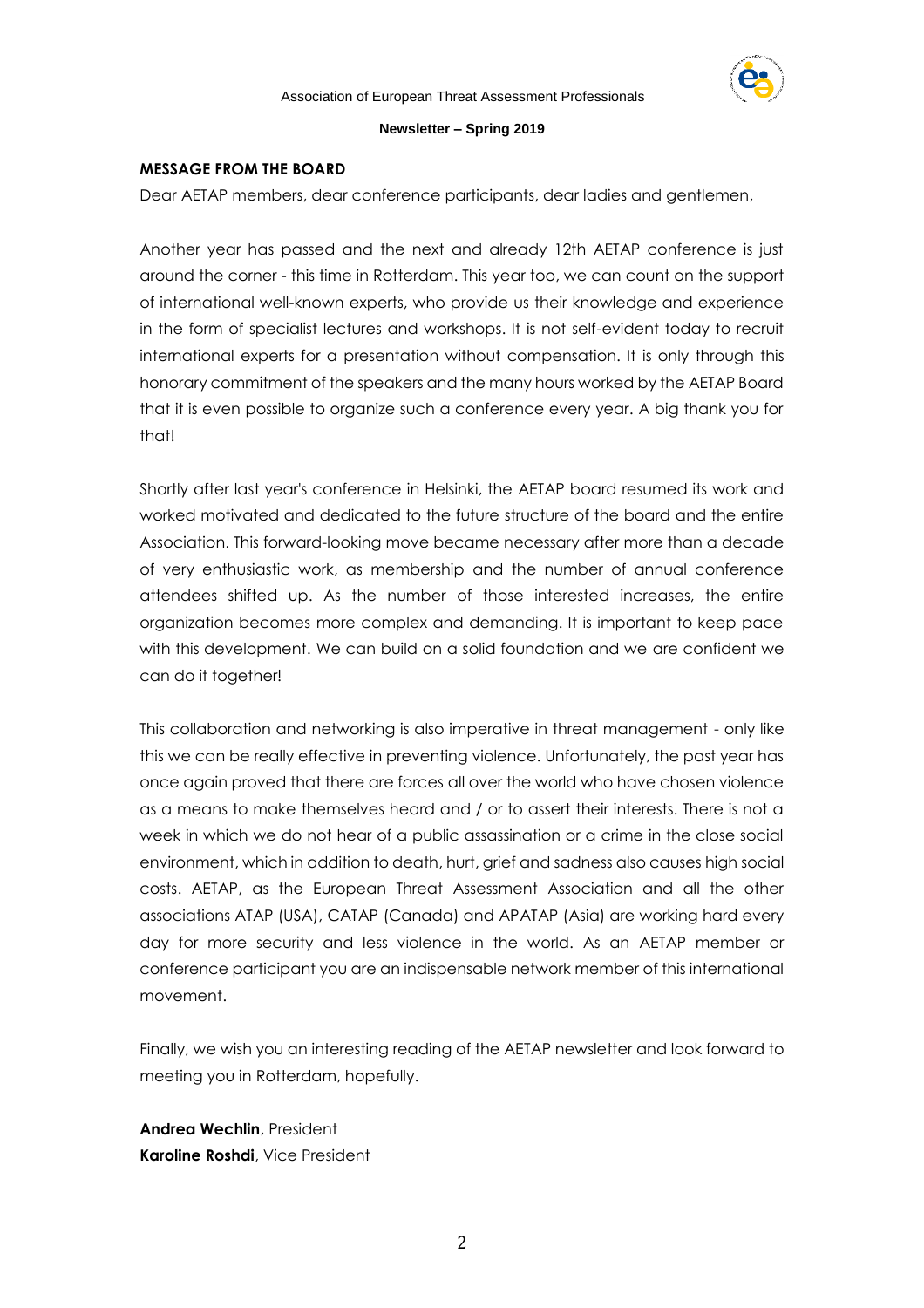

## **MEDIA**

The new Netflix film, **22 July** is strongly recommend. It is very disturbing and powerful: the life resistance against a lone actor terrorist. In this case Anders Breivik. Based on a Norwegian book, with all Norwegian cast, and directed by Paul Greengrass, who did some of the Bourne films. Life surmounts hatred and death. Two articles about this case have already been published in JTAM (2015) and the Journal of American Academic Psychiatry and Law (JAAPL, 2016, by Rahman et. al)

**Reid Meloy.**

# **RESEARCH IN PROGRESS**

# *Research Participation Invitation –*

# **Project Title: Understanding Experts' Perceptions of Terrorism Risk Assessments Researchers: Dr. Paul Gill, Nadine Salman**

The GRIEVANCE project looks to increase our understanding of extremist violence against ordinary civilians. It does so by focusing upon behaviour in a number of different areas. This includes understanding radicalisation, recruitment, and criminal decision-making. Different research methods will be used and they include surveys, interviews, literature reviews and statistical analysis. The findings should help inform counter-terrorism policy in the future.

The GRIEVANCE project is funded by the European Research Council and further details can be found here – [www.grievance-erc.com.](http://www.grievance-erc.com/) The Principal Investigator is Dr. Paul Gill who is based at University College London. If you have any specific questions about the GRIEVANCE project, you are welcome to contact him via the website or his email.

This 5 minute survey is one part of the GRIEVANCE project which has a particular interest in the reliability, validity and equity of terrorism risk assessment tools. The purpose of this survey is to gain insight into how expert threat/risk assessors perceive terrorism risk assessment tools and those that use them.

Link to survey: **[https://uclpsych.eu.qualtrics.com/jfe/form/SV\\_eP9kLr1tdqYWegt](https://apatap.us9.list-manage.com/track/click?u=f7c3385bc38ea767aad4d1098&id=80744a06d1&e=bb47df3e1d)**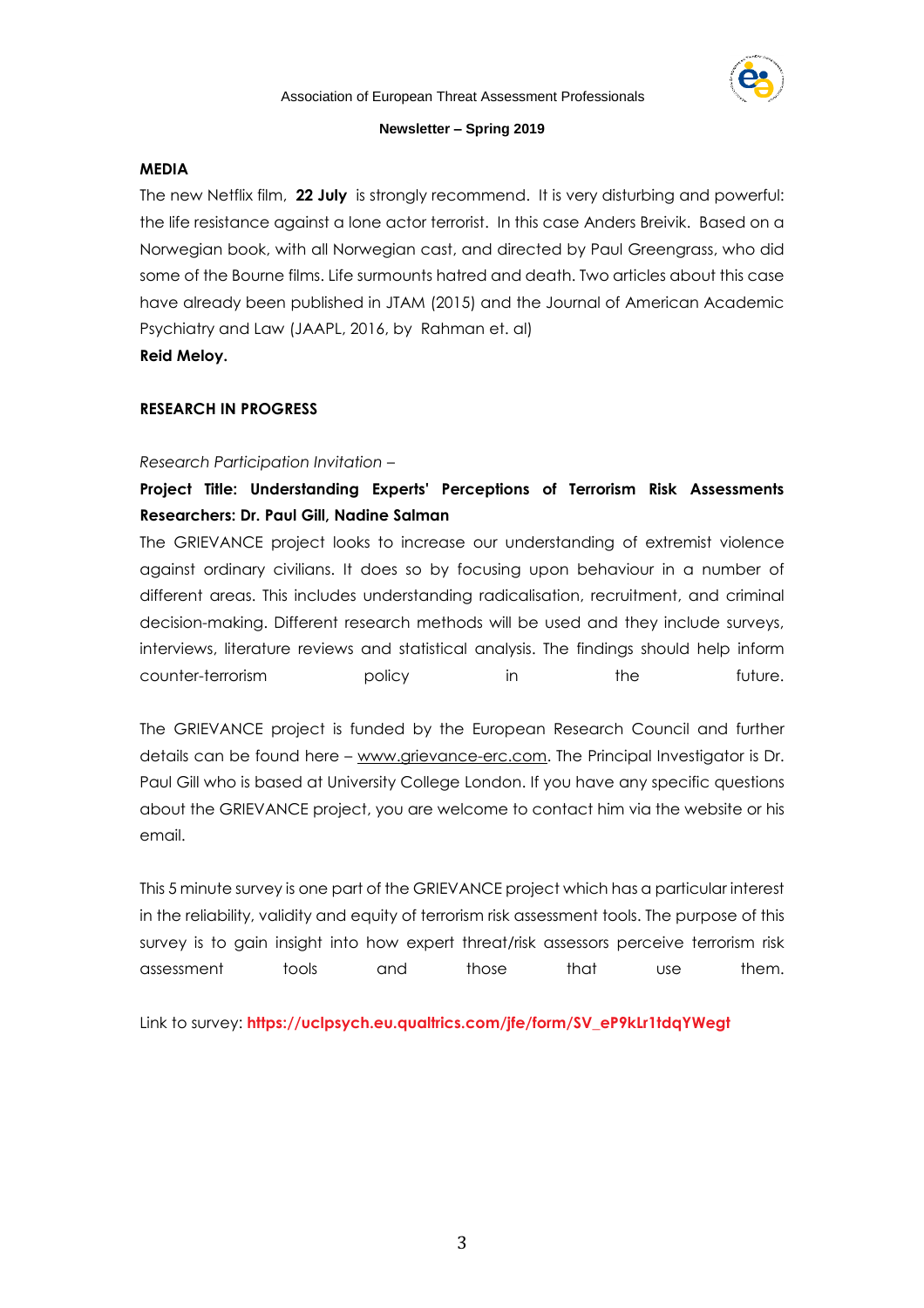

#### **PUBLISHED RESEARCH**

# **New research results on violence risk assessment in female forensic psychiatric patients (2019)**

Most violence risk assessment tools have been validated predominantly in males. In this multicentre study, the HCR-20, HCR-20V3, FAM, START, SAPROF, and PCL-R were coded on file information of 78 female forensic psychiatric patients discharged between 1993 and 2012 with a mean follow-up period of 11.8 years from one of four Dutch forensic psychiatric hospitals.

Notable was the high rate of mortality (17.9%) and readmission to psychiatric settings (11.5%) after discharge. Official reconviction data could be retrieved from the Ministry of Justice and Security for 71 women. Twenty-four women (33.8%) were reconvicted after discharge, including 13 for violent offenses (18.3%). Overall, predictive validity was moderate for all types of recidivism, but low for violence. The START Vulnerability scores, HCR-20<sup>v3</sup>, and FAM showed the highest predictive accuracy for all recidivism. With respect to violent recidivism, only the START Vulnerability scores and the Clinical scale of the HCR-20V3 demonstrated significant predictive accuracy.

Considering the high mortality rate, we also examined predictive validity of the tools for mortality. Interestingly, in these posthoc analyses, we found that PCL-R Facet 1 Interpersonal was a significant protective factor for mortality. An explanation could be that interpersonal psychopathic features like conning and manipulative behavior, glibness and grandiose sense of self-worth make these women less vulnerable for early death by severe self-destructive behavior including suicide.

Overall, this study showed that SPJ tools like the START, HCR-20V3 and the FAM as well as the PCL-R have some, but not very convincing, predictive value in adult female forensic psychiatric populations. The assessor should thus exert caution in the interpretation of the results of risk assessments. We strongly recommend more research, but based on the results of the present study, we cautiously recommend to use the HCR-20<sup>v3</sup> for violence risk assessment in forensic mental health care and the START for more general risk assessment, especially when short to medium term assessments are needed or when only recent information to code dynamic risk factors is available. The FAM may be a useful addition to the HCR-20<sup>v3</sup> for more gender-sensitive risk assessment and management, mainly for clinical purposes, but not for improving predictive power. **Vivienne de Vogel**, V., Bruggeman, M., & Lancel, M. (2019). Gender-sensitive violence risk assessment. Predictive validity of six tools in female forensic psychiatric patients. In: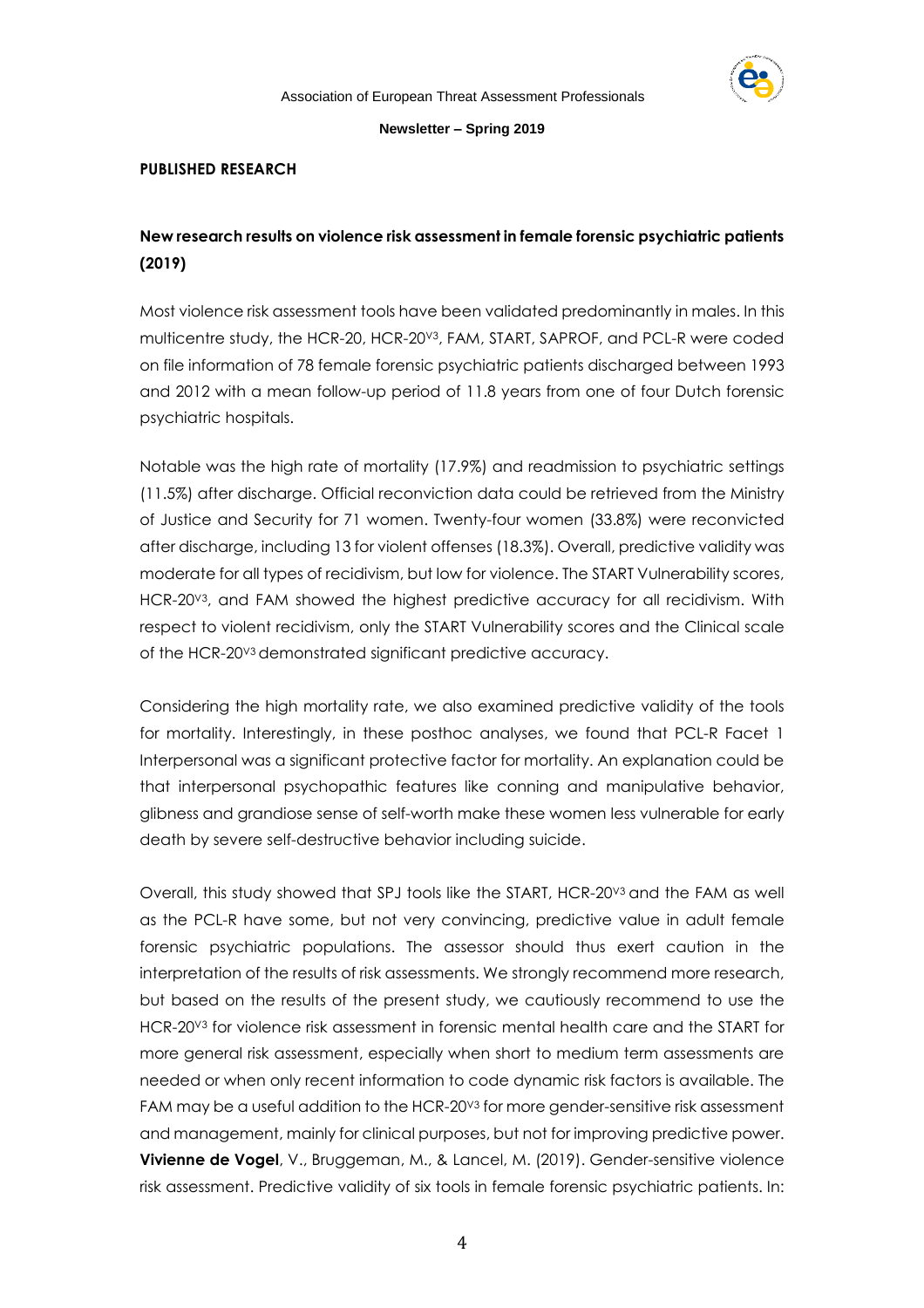

#### Association of European Threat Assessment Professionals

#### **Newsletter – Spring 2019**

c*riminal Justice and Behavior.* Advance online publication, doi: 10.1177/0093854818824135

## **CREST research**

The Centre for Research and Evidence on security threats (UK) has been facilitating very interesting research lately. They are especially good at bridging gaps between science and practice. In two pages CREST publishes the core of studies for practitioners who don't have time to read all peer-reviewed papers, but who want to keep posted. They publish this "Influence" four times a year. You can click through the catalog yourself by clicking one of the examples below of relevant research for our practice.

*Cross-cultural dimensions impacting persuasion and influence in security contexts by Nelli Ferenczi and Gordon R.T. Wright (2018)* <https://www.crestresearch.ac.uk/csrflipbook/issue-8/?page=32>

*Mental disorder in terrorism, mass murder and violence: moving away from pathologising grievance by Emily Corner (2018)* <https://www.crestresearch.ac.uk/csrflipbook/issue-8/?page=38>

# *Extremism Risk Assessment: A Directory by Monica Lloyd (2019)*

A thorough comparative analysis of all current extremist risk assessment tools is conducted. Strengths and limitations of the VERA-2R, TRAP-18, MLG VERSION 2, IVP, IR-46, ERG22+ are summed up. The full report of this research is just published publicly at: <https://crestresearch.ac.uk/download/7163/>

# **A Behavior Sequence Analysis of Victims' Accounts of Stalking Behaviors (2019)**

This study is exceptional since just few studies have focused on integrating victim and stalkers behaviours to show the dynamic interaction between stalker and victim. The Behavior Sequence Analysis method was applied to 39 participants' detailed accounts of stalking written in online forums. The study provides illustration of the antecedents of stalking and how it may initiate and develop through to end of contact. Both stalker behavior and decisions made by victim were included in the models. The results show multiple patterns of stalkers' behaviours; however, the results also clearly show that victims need not perform many behaviours for stalkers to continue with their actions. A main finding was how many behavior transitions occurred before victims felt a significant problem. A large number of participants indicated that they (repeatedly) reported their case of stalking to police and authorities; however, were mostly dismissed or felt that police did not stop the stalker's actions. The study also indicated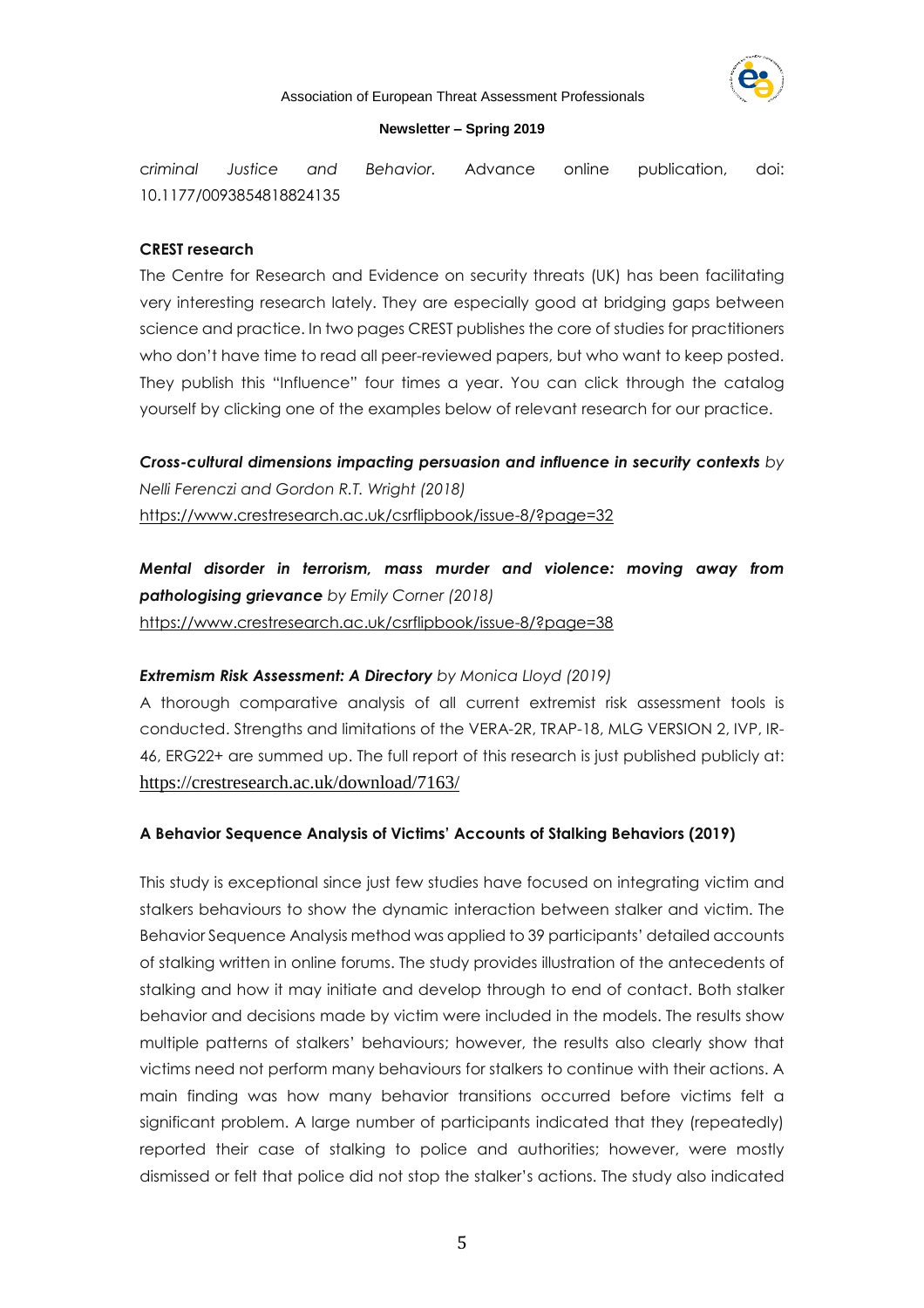

that victims attempting to block communications did not lead to desistance on behalf of the stalker. Cited from: **Leah Quin-Evans, David Keatley and Lorraine Sheridan** In: Journal of Interpersonal Violence. h[ttps://journals.sagepub.com/doi/abs/10.1177/0886260519831389?journalCode=jiva](https://journals.sagepub.com/doi/abs/10.1177/0886260519831389?journalCode=jiva)

# **FBI Behavioral Analysis Unit's Key Findings in October 2017 Las Vegas Mass Shooting (2019)**

The Behavioral Analysis Unit from the FBI has published their key findings regarding the mass shooting in Las Vegas in 2017. They conducted a post-attack analysis of the offender. A multi-disciplinary panel was comprised of experts in threat assessment, psychology, psychiatry, research, cyber behavioral analysis, law, and child sexual exploitation. Among other factors, they found that there was no single or clear motivating factor behind the attack. There was no specific grievance against the target. Once Paddock decided to attack, he characteristically devoted time, attention, and energy to the shooting. Paddock engaged in detailed preparations for the attack. Despite Paddock's research, planning, and preparation, the team found no evidence that he communicated his intent to commit an attack to others or that anyone was aware of his objective. This finding is consistent with Paddock's personality and private nature. However prior to the attack, Paddock maintained interpersonal relationships and was not completely isolated. Paddock's declining mental and physical condition, stressors, and concerning behaviors in the years leading up to the attack were observed by others although not interpreted as indicative of preparation for a mass casualty attack. Key Findings illustrate that Paddock was, in many ways, similar to other active shooters the FBI has studied. More about these study results will be presented at our next conference in Rotterdam. Link to the report: <https://publicintelligence.net/fbi-las-vegas-shooting-motive/>

# **Intimate Partner Violence in Urban, Rural, and Remote Areas: An Investigation of Offense Severity and Risk Factors (2018)**

This study compared the severity of intimate partner violence (IPV) and the relationship between risk factors for IPV and overall risk judgments of future IPV in urban, rural, and remote areas. IPV risk assessments conducted by the Swedish police between 2010 and 2014 in urban (n = 564), rural (n = 456), and remote (n = 196) areas were examined. Rurality was associated with the severity of IPV reported, as well as the presence of risk factors and their relationship to overall risk judgments. Cases in remote areas included more severe IPV as well as more risk factors.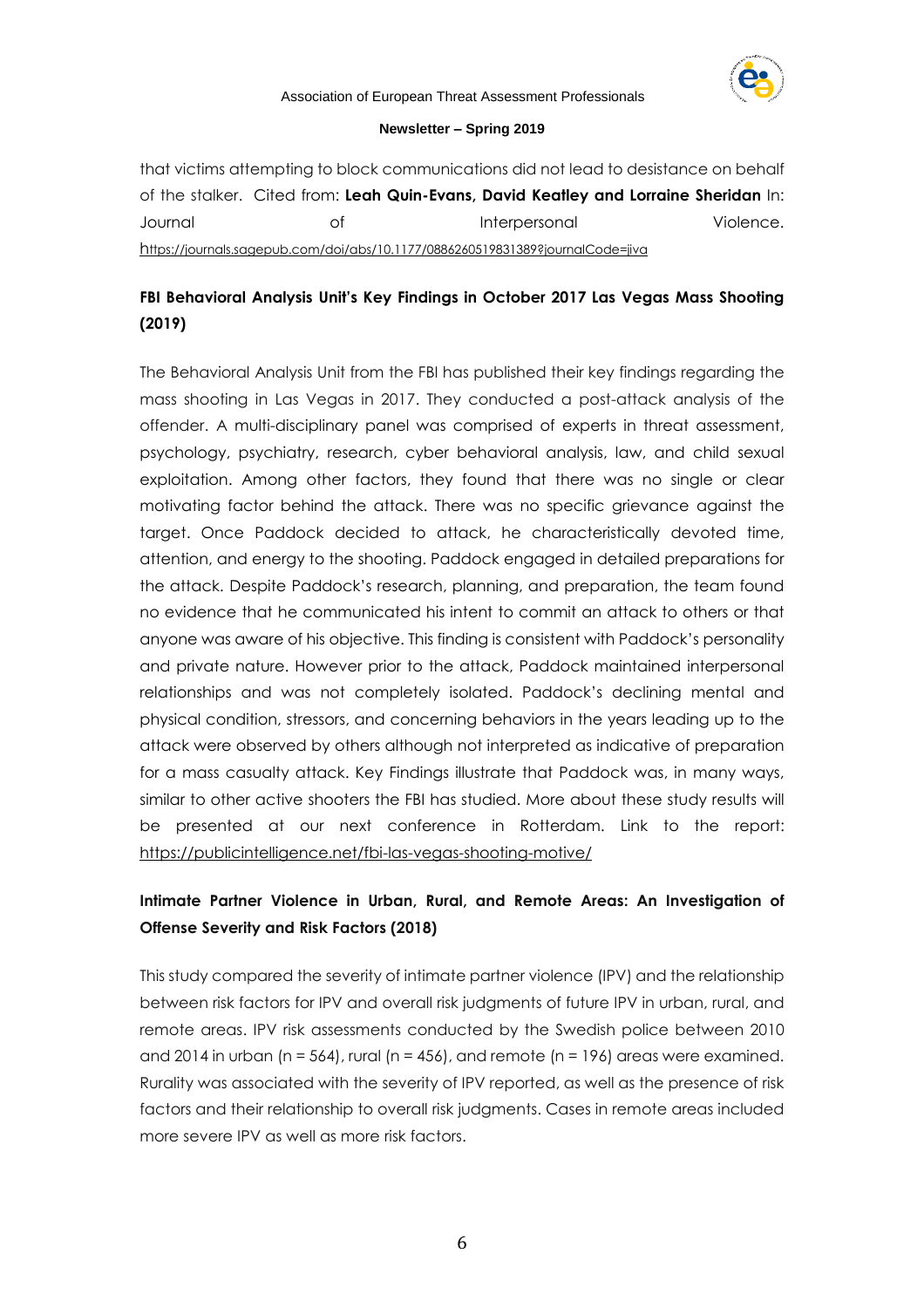

#### Association of European Threat Assessment Professionals

#### **Newsletter – Spring 2019**

**Susanne Strand en Jennifer Storey** In: Violence Against Women <https://journals.sagepub.com/doi/abs/10.1177/1077801218766611>

# **Prevention of Targeted School Violence by Responding to Students' Psychosocial Crises: The NETWASS Program (2017)**

The standardized, indicated school-based prevention program "Networks Against School Shootings" combines a threat assessment approach with a general model of prevention of emergency situations in schools through early intervention in student psychosocial crises and training teachers to recognize warning signs of targeted school violence. An evaluation study in 98 German schools with 3,473 school staff participants (Mage = 46.2 years) used a quasi-experimental comparison group design with three measurement points (pre, post, and 7 months follow-up) with schools randomly allocated to implementation conditions. The study found increases in teachers' expertise and evaluation skills, enhanced abilities to identify students experiencing a psychosocial crisis, and positive secondary effects (e.g., teacher–student interaction, feelings of safety).

**Cited from Vincenz Leuschner et. al** (Freie Universität Berlin)in: Child Development. <https://onlinelibrary.wiley.com/doi/full/10.1111/cdev.12690>

# **[Blurred Boundaries of Lone-Actor Targeted Violence: Similarities in the Genesis and](http://click.liebertpubmail.com/?qs=2bf425888e79ce3f0f8bffea5f3238579379e71b5f1fb9287e8bdbb63b79ee12598273a0d00585e4a3224cc59c13c7f0)  [Performance of Terrorist Attacks and School Shootings](http://click.liebertpubmail.com/?qs=2bf425888e79ce3f0f8bffea5f3238579379e71b5f1fb9287e8bdbb63b79ee12598273a0d00585e4a3224cc59c13c7f0) (2018)**

Over the past 5 years, Europe has witnessed an increasing number of attacks by "lone actors," whose definition and classification presents challenges to the existing premises of violence research. These cases appear to combine elements from both rampage killings (school shootings) and terrorism. Research has to date treated school shootings and lone-actor terrorism as distinct phenomena, although no clear and unequivocal definitions have been formulated for either. In terms of execution and developmental path, school shooters and lone-actor terrorists appear to have a great deal more in common than previously thought. Against the background of the current state of research, we derive hypotheses about the differences and similarities in the genesis of both phenomena. In relationship to execution, this applies to the planned mode of assassination and the communicative significance attached to both phenomena. In connection with the development path, we find that similar processes of progressive cognitive transformation (toward a polarized and violent interpretative framework) occur in a context of experienced grievances and crises, whereby both groups tend to exhibit functional processing of reality. Processes of identification with biographically and culturally compatible worldviews and interpretative frameworks lead to a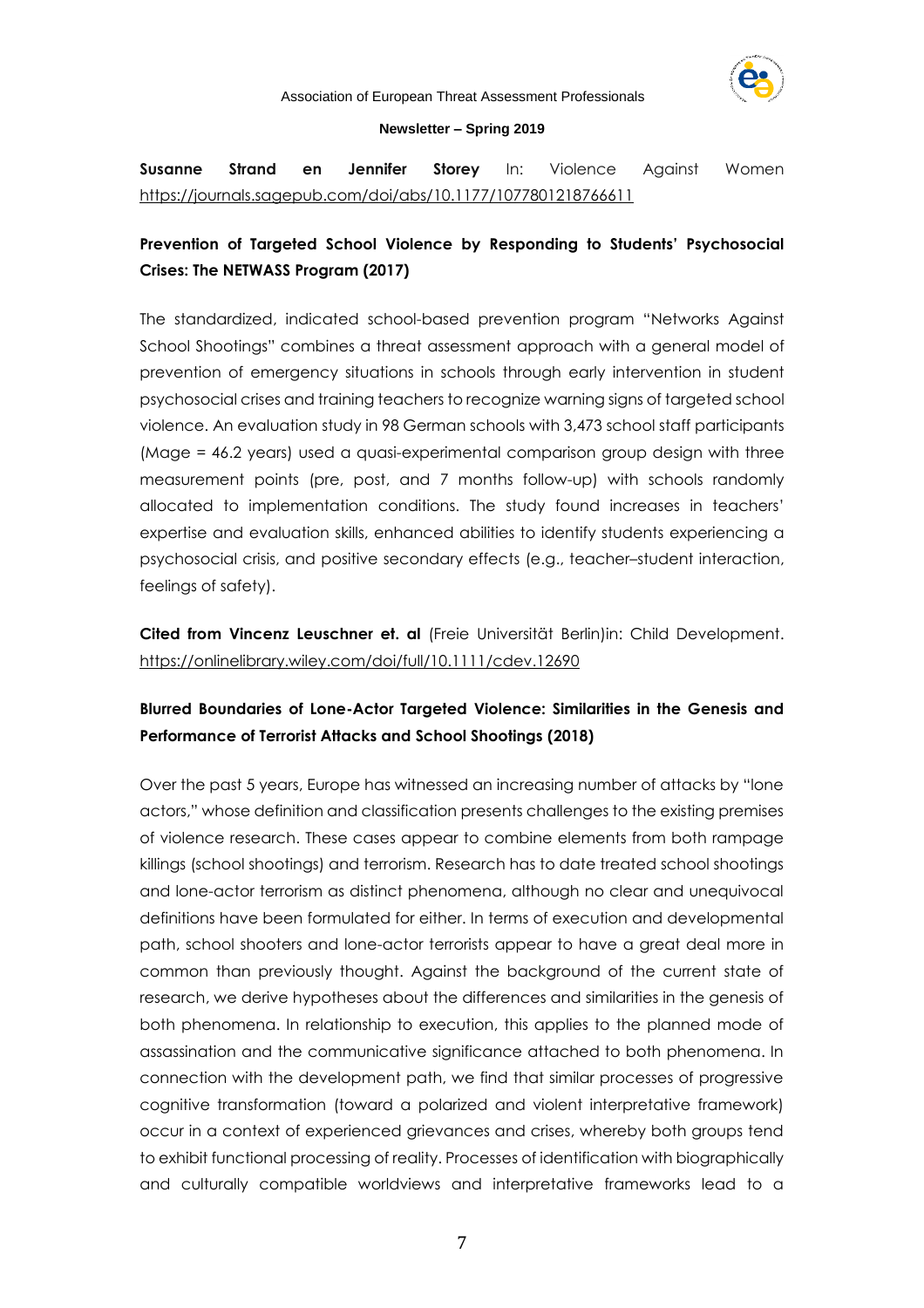

redefinition of the perpetrator's self-concept, and in turn to cognitive escalation and changes in behavior. The path toward violent action is supported by social mechanisms arising out of the necessity to keep this cognitive and behavioral escalation process secret. Finally, similar trigger events are observed for both phenomena. In this context, we describe school shootings and acts of terrorism as demonstrative targeted violence.

**Cited** from **Böckler** et. al In: Violence & gender: [https://www.liebertpub.com/doi/10.1089/vio.2018.0002?utm\\_source=sfmc&utm\\_medi](https://www.liebertpub.com/doi/10.1089/vio.2018.0002?utm_source=sfmc&utm_medium=email&utm_campaign=VIO+FP+June+18+2018&d=6%2F18%2F2018&mcid=1676947750&) [um=email&utm\\_campaign=VIO+FP+June+18+2018&d=6%2F18%2F2018&mcid=167694](https://www.liebertpub.com/doi/10.1089/vio.2018.0002?utm_source=sfmc&utm_medium=email&utm_campaign=VIO+FP+June+18+2018&d=6%2F18%2F2018&mcid=1676947750&) [7750&](https://www.liebertpub.com/doi/10.1089/vio.2018.0002?utm_source=sfmc&utm_medium=email&utm_campaign=VIO+FP+June+18+2018&d=6%2F18%2F2018&mcid=1676947750&)

# **JTAM (Journal of Threat Assessment and Management)**

# *JTAM authors from Europe wanted!*

Although we have two papers from European experts in the current issue of JTAM it is sad to say that this not the norm. So we want to encourage you contribute case studies and research papers from Europe for our wonderful journal. If you have ideas or already some interesting data or cases do not hesitate to contact European colleagues for collaborations. So here are two brand new studies definitely worth reading.

# **Jens Hoffmann.**

# **Mass murder and Consecutive Suicide in Switzerland: A Comparative Case Analysis (2019)**

Mass murder, the killing of three people in a timely and locally narrowly defined space, is a rare event with extensive consequences on society. In many cases, mass murders end with the offender's suicide. We identified 49 cases of mass murder in Switzerland that had occurred between the years 1972 and 2015. We were granted access to official files of 33 cases. The aim of our study was to identify distinct risk factors for mass murderers who had committed suicide after the crime (MMS) and those who had not (MM) by analyzing differences in sociodemographic, psychological, and criminological features. We identified 16 MMS and 17 MM. The majority of MMS was familicides. Their motive was mainly a perverted sense of loyalty, as opposed to that of MM revenge. The aggression of MMS would mostly be instrumental, the one of MM also reactive. Threats were highly prevalent in both groups, with a higher rate of specific threats in MMS and more generalized threats in MM. They did not differ in the prevalence of mental disorders or rate of prior suicidal ideation. Both type of offenders mainly used firearms. Military weapons were of no importance, contrary to their role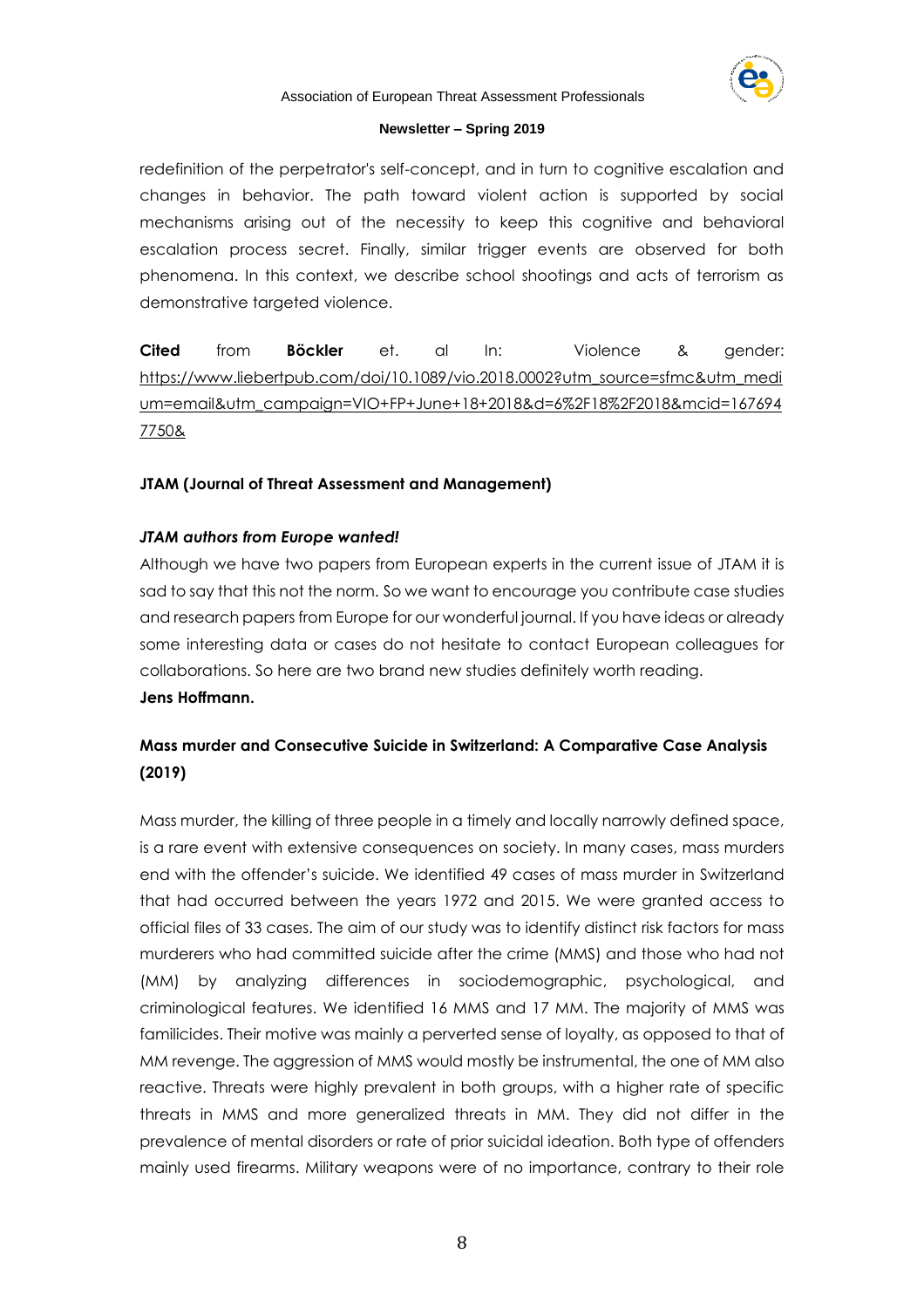

with suicide in Switzerland. Mass murder in Switzerland is an extremely rare event that makes the drawing of general conclusions somewhat difficult and the establishing of new laws futile. Our conclusion that the aggression of MMS is premeditated, however, could be helpful with the assessment of future putative offenders. Cited from **Illic, A. and Frei, A**. In: *Journal of Threat Assessment and Management, 6*(1), 23-37. (freely accessible by TAP-members)

# **German mass [murderers](https://psycnet.apa.org/record/2019-13555-001) and their proximal warning behaviors (2019)**

The main objective of this study was to analyze mass murder cases committed by adults from a threat assessment perspective, and to identify risk factors and proximal warning behaviors. Therefore, court records of 33 German mass murderers between 2000 and 2012 were systematically evaluated. One major focus was the comparison between psychotic and nonpsychotic offenders. Significant differences were found between the 2 groups regarding their choice of weapons, planning behavior, personal crises, personality aspects, and warning behaviors. Nonpsychotic subjects were significantly more likely to evidence pathway warning behavior and directly threaten their targets before the attack when compared with the psychotic subjects. Effect sizes were medium to large. All offenders showed multiple proximal warning behaviors prior to their attacks. Findings are interpreted in light of previous studies and for the purpose of enhancing threat assessment protocols of such persons of concern. Cited from **Allwinn**, **M., Hoffmann, J., & Meloy, J. R.** In: *Journal of Threat Assessment and Management, 6*(1), 1-22. (freely accessible by TAP-members)

# **Some TRAP-18 Indicators Discriminate Between Terrorist Attackers and Other Subjects of National Security Concern (2019)**

The Terrorist Radicalization Assessment Protocol (TRAP-18) was utilized to code 2 nonrandom samples of convenience: Subjects who had carried out a lethal terrorist attack in North America between 1993 and 2016 (*n* \_ 33), and subjects who were identified as a national security concern, and were either successfully risk managed for at least 2 years, or determined upon investigation to have no intent to mount an attack, were not risk managed, and did not mount an attack during the same period of time (*n* \_ 23). The no attack sample was gathered from 2 metropolitan areas in the United States and Canada through law enforcement and mental health counterterrorism investigations. Half the TRAP-18 indicators were found to be significantly different between the samples. The proximal warning behaviors of pathway, identification, energy burst, and last resort were significantly more frequent among the attackers, and directly communicated threat was significantly less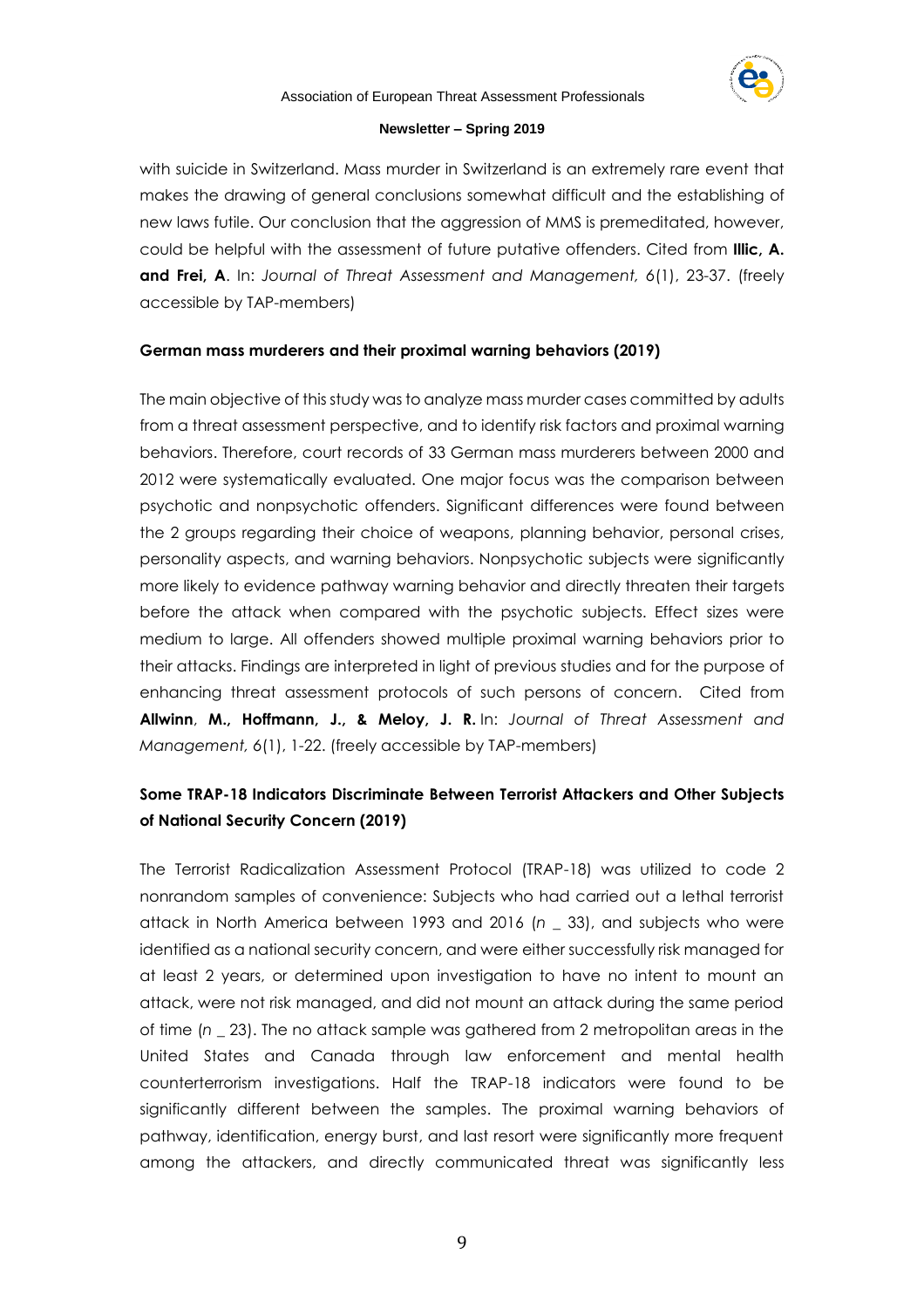

frequent. The distal characteristics of ideological framing, changes in thinking and emotion, and creativity and innovation were more frequent among the attackers, and mental disorder was significantly less frequent. Cited from **Reid Meloy** et all. in JTAM (freely accessible by TAP-members):<https://psycnet.apa.org/record/2019-05720-001>

# **INSTRUMENTS & TOOLS**

# **Second edition of International handbook of threat assessment**

The "International Handbook of Threat Assessment" was first published in 2014. It soon became a seminal textbook thanks to the input from leading experts in our field from all over the world.

The editors Reid Meloy and Jens Hoffmann are currently working on the second issue. Next to a general update there will be a number of new chapters and authors. New additional recognized experts in the second edition who confirmed to contribute new chapters will be for example Ted Calhoun, Stephen Weston and Paul Gill. Also the number of pages will be expanded.

# **Jens Hoffmann.**

# **INTERNATIONAL ASSOCIATIONS, PROFESSIONAL NETWORKS & EDUCATION**

# **ATAP**

2018 ATAP managed to gather an impressive 1200 attendees to participate. The conference was sold out at very early stage when the registration opened. I am sure this will not change in the near future, so hopefully the pressure will also create more interest to attend to AETAP as well, both by traveling overseas but also to have European branches to send their staff with approval from US HQ. For AETAP members, if you have the chance, please try to schedule one ATAP event into your calendars, since this is globally the biggest event in the industry and well worth the attendance.

ATAP had three simultaneously running tracks; Main topic, Secondary topic and Core competencies.

The conference had many case presentations on the lecture program, but some of the presentations were not exactly threat assessment or -management related, but interesting nevertheless.

Other topics were interesting, such as North American legal issues as well as how to get funding for your threat assessment and management teams and policies. Third topic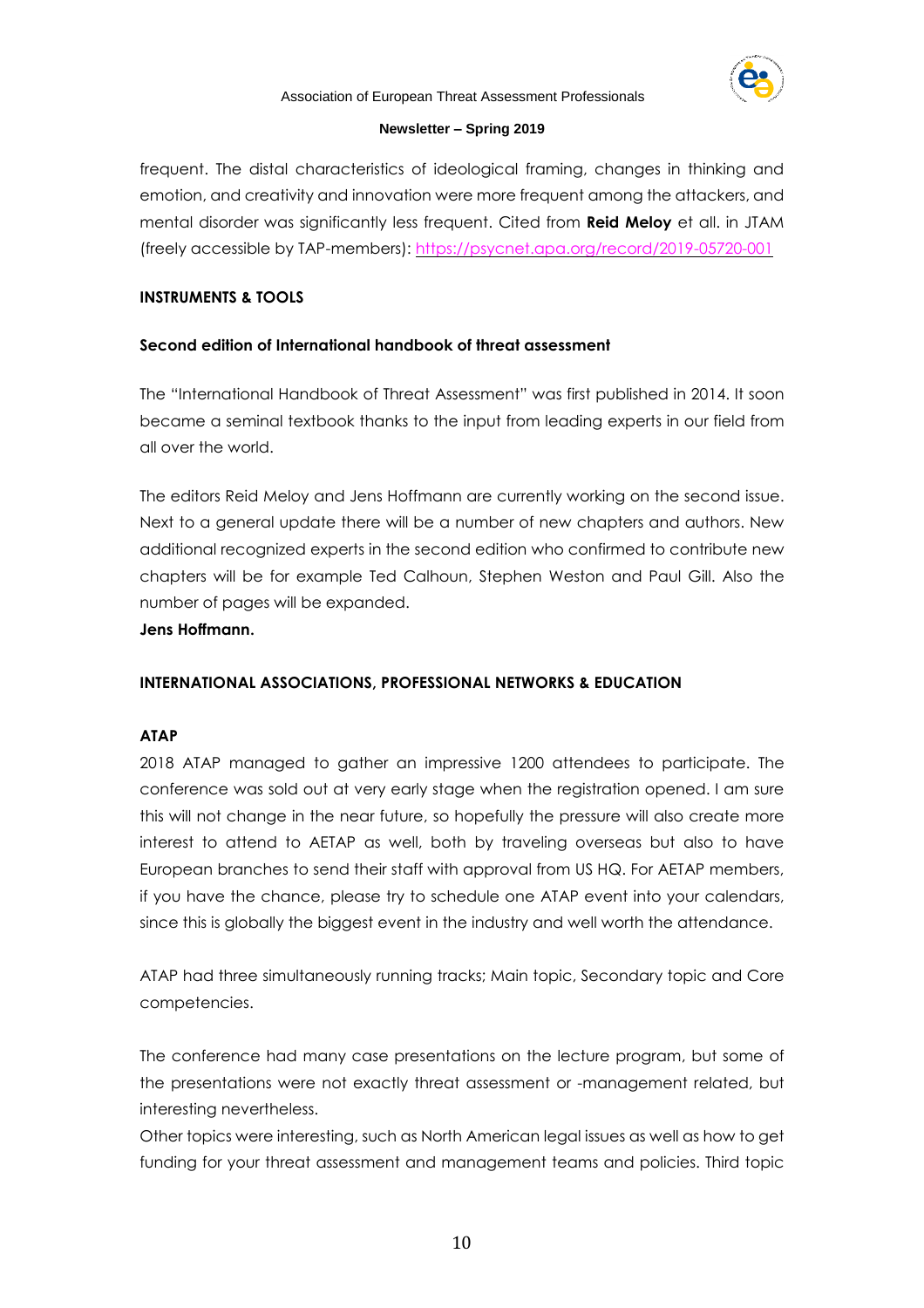

that was clearly the focus in the program were issues related to threat assessment in educational facilities.

ATAP sponsors included companies such as MedMed, Control Risks, Disney, Pinkerton, AtRisk, Lockheed Martin, Microsoft, Boeing and US bank. Hopefully we can do a better job in the future to get large European based sponsors. This would benefit our members and perhaps provide us the funds to appreciate our guest speakers and their expenses as well.

The international association-board level event known as iTAP meeting was also held during conference days. Representation from ATAP, CATAP and AETAP were present at the meeting.

In 2018 STOP School Violence Act was passed, which includes funding for school threat assessment teams and the Eagles Act of 2018 provides funding for USSS NTAC research and training on school threat assessment. The U.S. House of Representatives will be proposing its own bill focusing on providing threat assessment to state and local law enforcement, to which a number of ATAP members have offered their expertise in drafting.

Active shooter incidents are still of the main interest for many participants. However, from an outsiders perspective, many organisations are still more focused on reaction than prevention. For those of you who are interested, Los Angeles Sheriff's Department has made a new video (and there are plenty available on YouTube) which I think is one of the best ones I have seen in the past years. LASD video on Run-Hide-Fight: [https://www.youtube.com/watch?v=XsE\\_JdzpAbI](https://www.youtube.com/watch?v=XsE_JdzpAbI)

CTM accreditation is still very popular for participants to try to achieve. In August of 2018 there were only 85 certified professionals with this title. CTM has been around now for three years and there are numerous events around the country for people to take (and pass) the test.

Overall, very impressive conference and ATAP team are incredibly seasoned. The logistics work extremely well, LAPD TMU puts their detectives to work on the event, so this helps ATAP greatly. If you have the possibility to attend, mark the dates 13th-16th of August for 2019 main conference in Anaheim, California. **Totti Karpela.**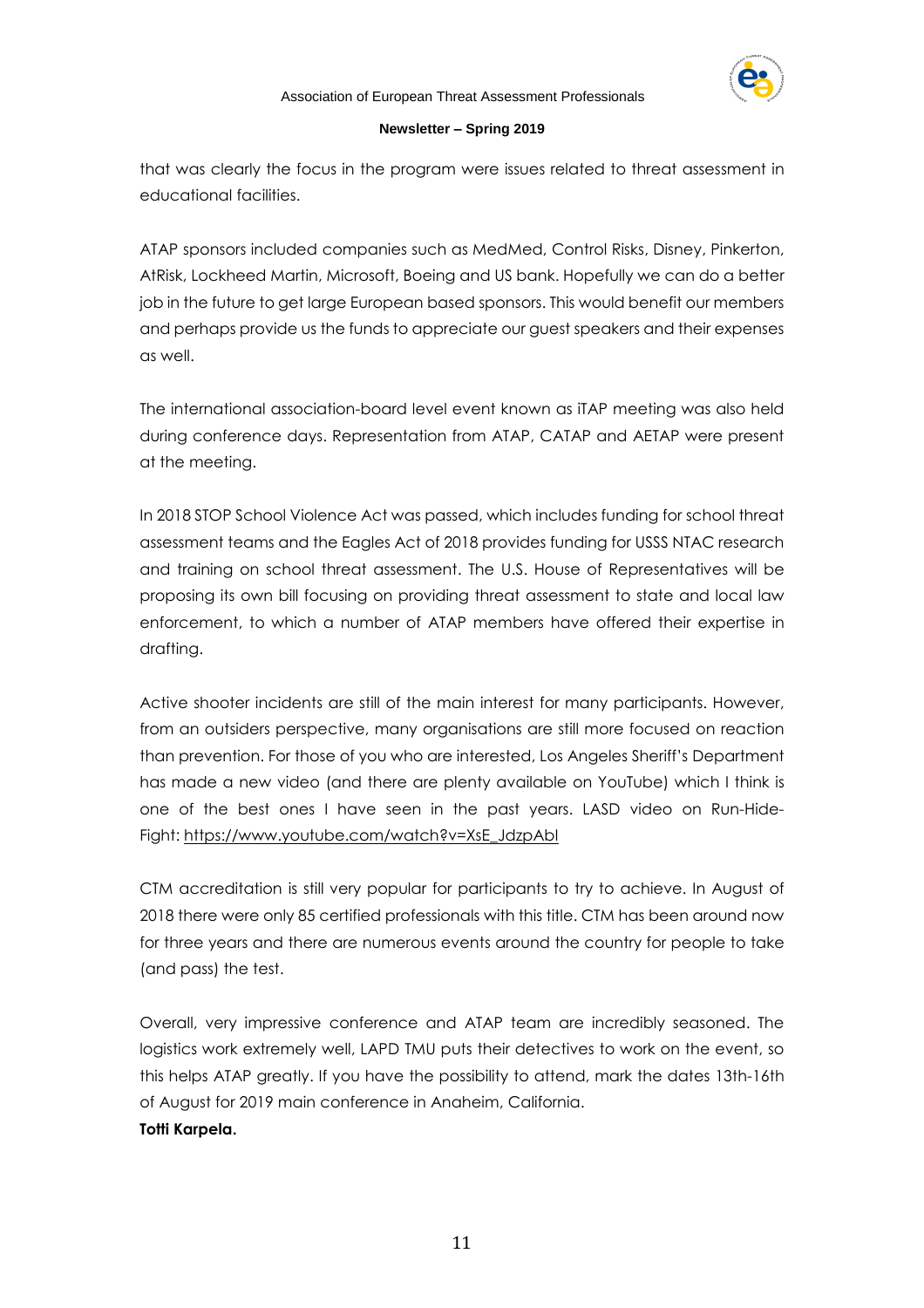

## **CATAP**

CATAP was hosting their annual conference last year October in Whistler. The conference was well organized with good presentations. Highlight was the 3 ,5 hour case study of the Las Vegas active shooter; not only a good case description but also a focus on learning points. Only five people from Europe attended CATAP this year (two police officers and one corporate guy from The Netherlands, myself and Paul Gill); for the rest only Americans and Canadians. Representatives from our international boards, like Russell Palarea (ATAP) and Bram van der Meer (AETAP) have presented a 'fireside chat', talking about the 'way forward' for threat assessment.

**Bram van der Meer.**

#### **APATAP – Reflections from Dr. Rachel MacKenzie**

With another conference completed and my stepping down from the committee, seemed an appropriate time to take the opportunity to reflect on how far APATAP has come since it was first established, eight years ago. As many of you would remember, in 2011, Dr. Lisa Warren had the vision of developing an organisation in our region that was commensurate with the TAPS that had already been established in America, Canada and Europe. She put together a conference and invited those involved in conducting threat assessments from a range of disciplines and work sectors to attend. The intent was to gauge the interest that existed in establishing a new TAP by showcasing what was possible in being able to share all forms of information, including research and experience, and in developing supportive networks. With the overwhelming support from all of those that attended, the Australasian Association of Threat Assessment Professionals (AATAP) was formed.

Initially, there were two of us on the committee. However, we were soon joined by a group of enthusiastic professionals who were willing to donate their precious time in undertaking the tasks necessary to ensure the day-to-day running of the association and the duties of organising the conference. What has been achieved has only been possible because of all of the committee members who volunteer their time and, without their dedication, it is not an exaggeration to say the association would not exist.

After the completion of the official incorporation of the association as a not for profit organisation, in 2012 AATAP held its first 'formal' conference in Melbourne. In having no money and a very small membership base, this conference was in no small part due to Microsoft generously donating the use of their facility. We had 35 delegates at that conference and 10 delegates at the workshop day. Although we had some international delegates, the majority of attendees were, understandably, from Australia. Out of concerns raised that the association might be considered as having an overly 'Australian' focus, the decision was made to change the name of the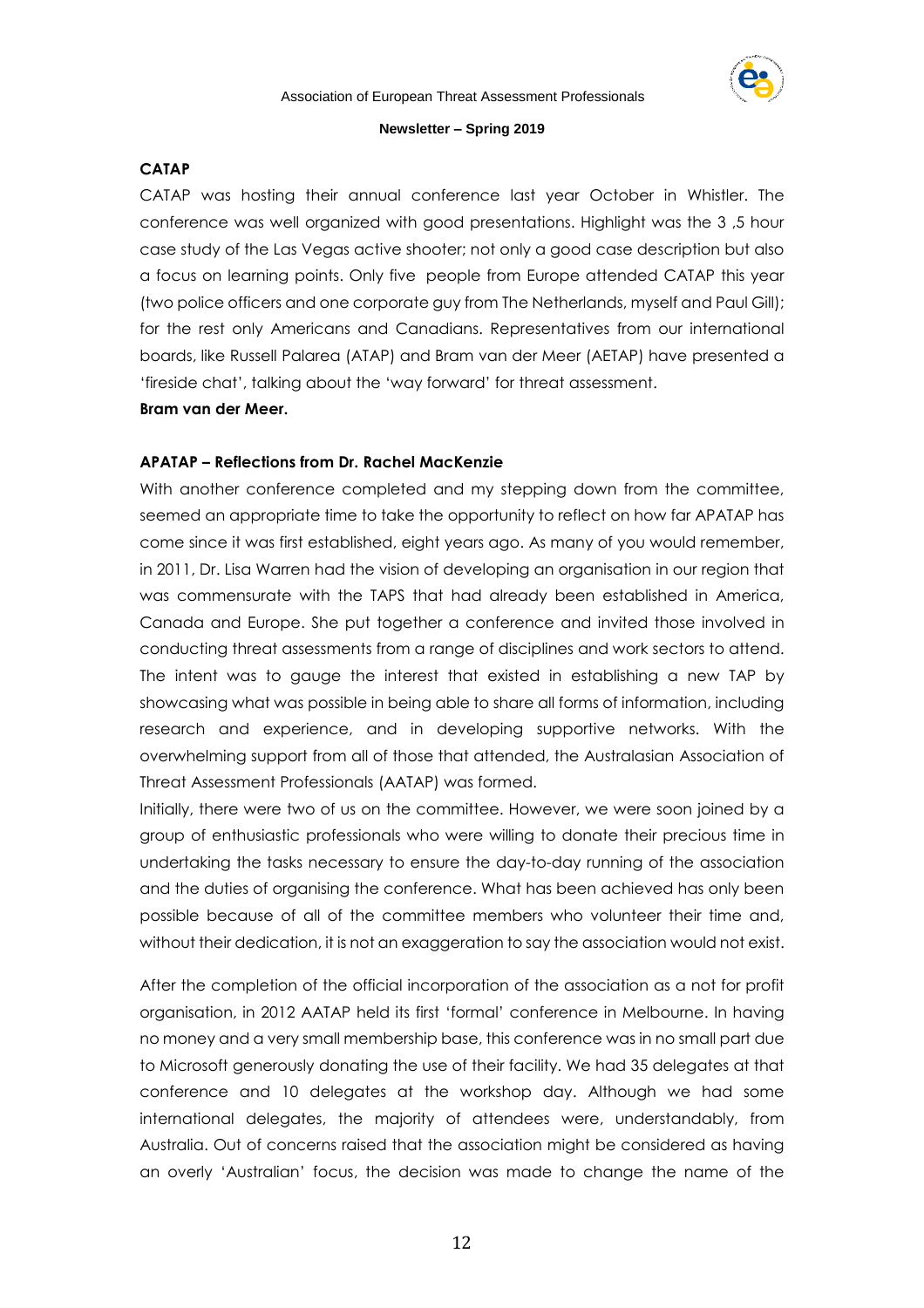

association to the Asia Pacific Association of Threat Assessment Professionals (APATAP) in order to better embrace the large number of countries in our region.

Over the next two years, Microsoft supported our young association by donating their facilities, thus enabling us to have a further conference in Melbourne and then one in Brisbane. Those who attended the 2014 conference in Brisbane will always remember the freak hail storm that, while putting on a spectacular show of hailstones the size of cricket balls bombarding the city, also brought an end to the conference that day with the threat of the building having to be evacuated and the delegates having to be moved to safer areas. It was our first lesson in being able to deal with events that are out of control!

In 2015, the APATAP conference left Australia and was held in Bangkok, Thailand. The success of the conference reinforced our commitment to ensure the inclusion of all of the Asia Pacific countries. Subsequently, the next conference was in Singapore, which had our largest attendance so far. We then decided to put the location of the next conference to the vote of our members. The choice was Wellington in New Zealand, which again proved successful and provided our attendees with the opportunity to learn from an impressive array of international experts in the field of threat assessment, whilst forming important supportive professional networks.

Over the years we have seen a slow but steady increase in our membership numbers. Our presidents have come from various organisations and companies, such as Geoff Brown (Microsoft), Damien McMeekin (ANZ bank), Prashant Nakak (Disney) and, now, Dr. Lorraine Sherridan (Curtin University). In order to promote growth, we have continued to seek feedback on how we can better serve our APATAP membership. One of the initiatives that came to fruition last year was a free half-day seminar that was hosted by Disney in Singapore. By all accounts, this was a huge success and has set a benchmark for future events.

This year the conference was at the stunning Disney Resort in Hong Kong. We had 90 international delegates representing mental health organisations, police, universities, private companies and the corporate sector. I think that those who attended will agree that, the quality of the speakers and the variety of the presentations, demonstrates that APATAP continues in the commitment to meet the needs of our diverse membership.

As I step down from my role as Vice President and join the ranks of the general membership, I do so with the confidence that we have a strong, dynamic committee who will capably steer APATAP into the future. I consider myself fortunate to have been able to see APATAP grow from very humble beginnings to establishing its place in the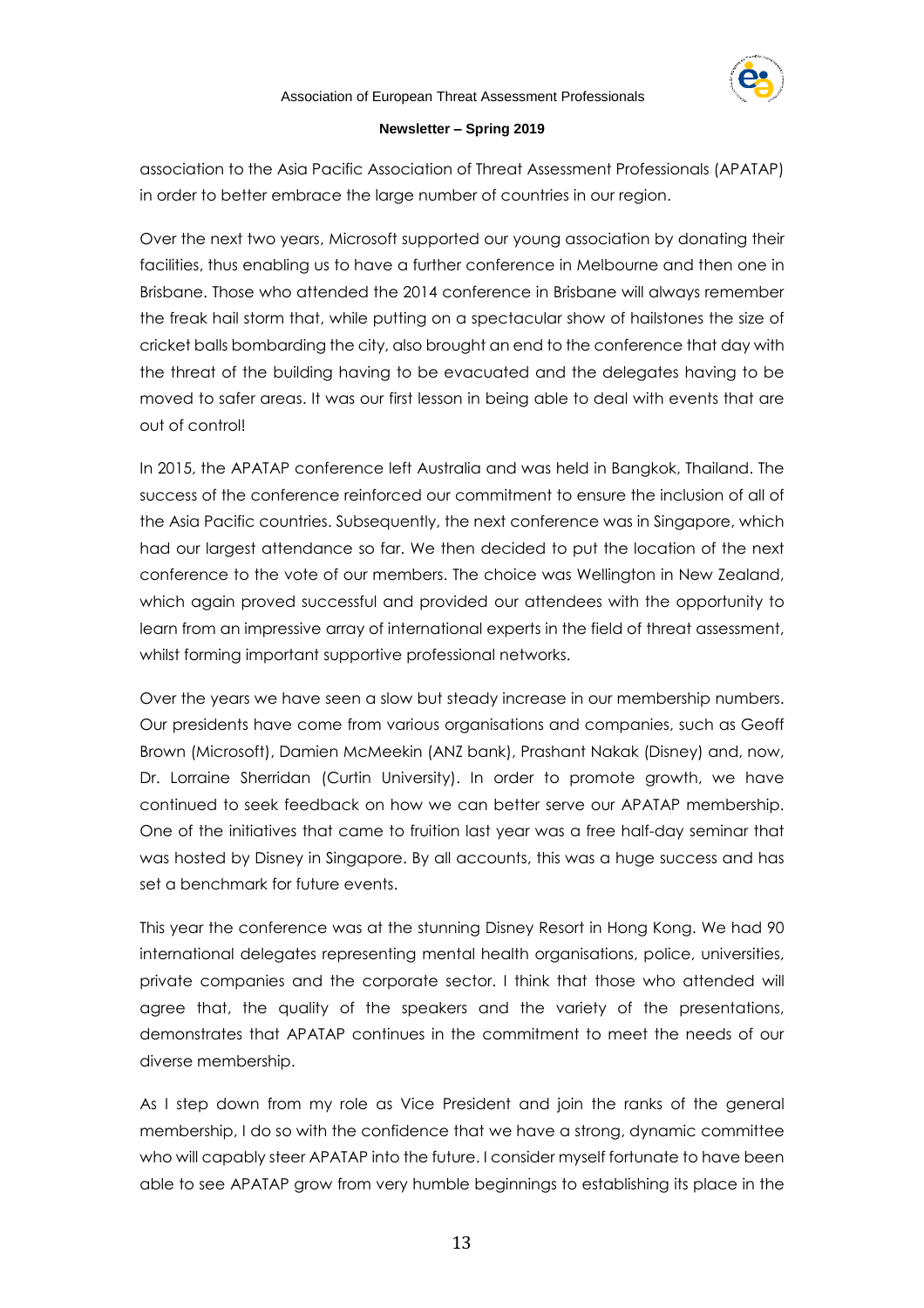threat assessment world. Throughout that journey, I have learnt a great deal and made friendships that I will always cherish. I look forward to seeing you all in Melbourne next year.

## **ENPFTAA (European Network of Public Figure Threat Assessment Agencies)**

From 3 to 5 September 2018 the annual European Network of Public Figure Threat Assessment Agencies (ENPFTAA) conference was held in Helsinki. The aim of the ENPFTAA conference is to share knowledge and experiences of practitioners working for the Public Figure threat assessment agencies.

The conference, with a varied program, was very well organized by the excellent Finnish hosts. Even a visit to the Presidential Palace was included. Europe was well represented with participants from 15 different countries. In addition, colleagues from Australia (Queensland FTAC) and the United States (Los Angeles Police Department) were invited to give presentations about their way of working. Interesting case studies were presented and results of research, for example about The far right scene in Finland (University of Helsinki), Sequencing lone-actor terrorist behaviour (Paul Gill, University College London) and Comparing approaches and communications (Frank Farnham, FTAC London). Optional the participants could follow a half-day training in the use of the Communications Threat Assessment Protocol-25 (CTAP-25), a tool that provides a structured approach to the initial threat assessment of concerning communications to public figures.

## **Dorien van Nobelen.**

# **"Crossing the Line – setting limits and going beyond"**

"Crossing the line( – Grenzen setzen und Grenzen überwinden") was the topic of the **7th Threat Management Forum** held in **Zürich** on the 19th November 2018.

The conference was attended by over 100 international Threat Management experts representing major German and Swiss corporates, as well as law enforcement agencies. Thomas Würgler, Chief of the Zurich Police Forces and Reinhard Brunner, Head of the respective Prevention Unit, outlined the importance of an interdisciplinary case handling and presented their highly successful and sought after anti-violence program. Further key topics were the "Octagon Risk Assessment tool" developed by Prof. Jérôme Endrass, University of Konstanz, as well as a presentation by Prof. Paul Hoff, co-director of the Psychiatric Hospital of the University of Zürich, on the potential and limits of psychiatric intervention.

The Threat Management Forum was originally initiated by a number of DAX listed corporates in Germany. For the first time the conference took place abroad,